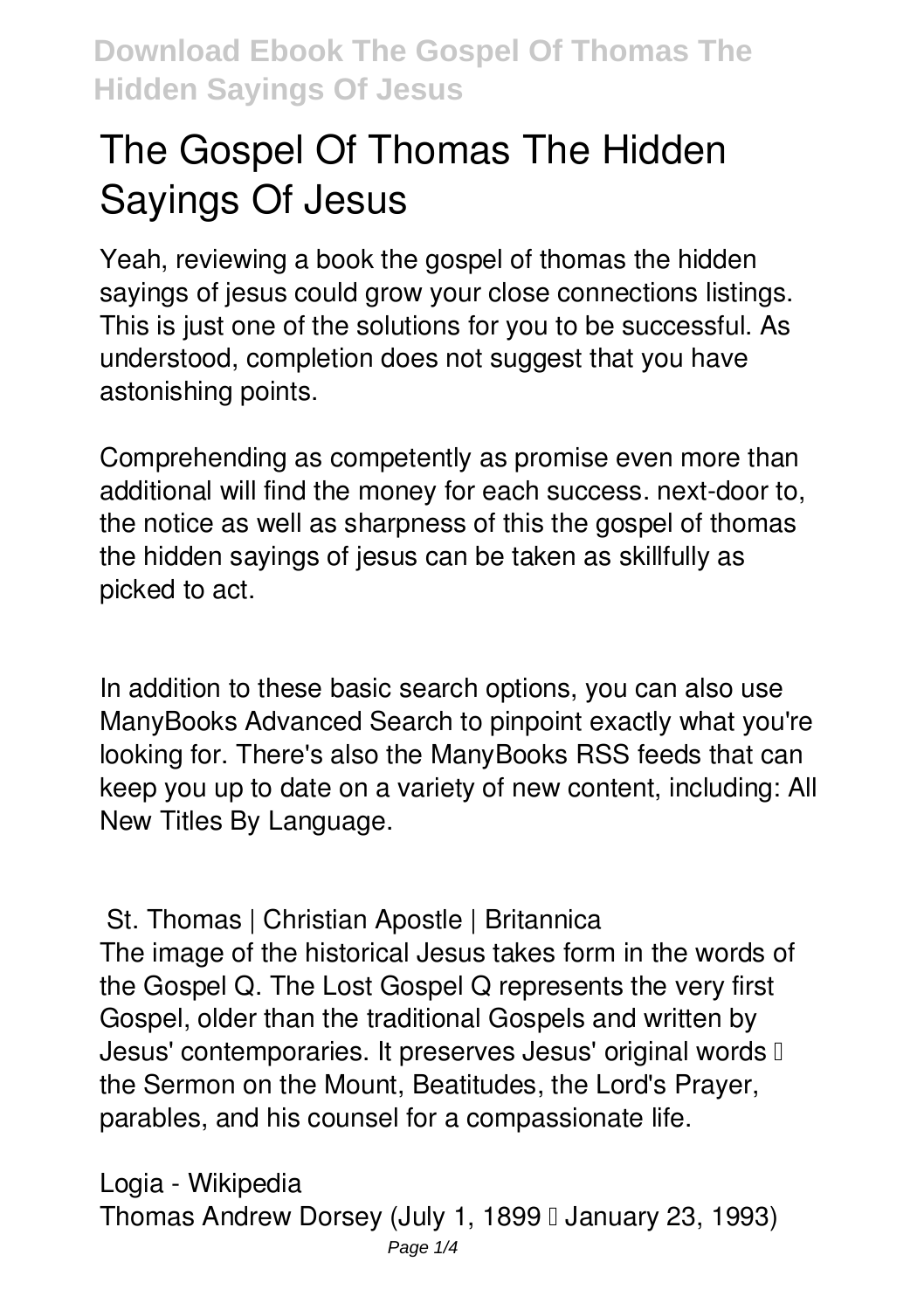was an American musician, composer, and Christian evangelist influential in the development of early blues and 20th-century gospel music.He penned 3,000 songs, a third of them gospel, including "Take My Hand, Precious Lord" and "Peace in the Valley".Recordings of these sold millions of copies in both gospel and secular markets in the ...

**The Infancy Gospel of Thomas - Gnosis**

Gospel of Thomas saying 77b. Jesus said: "Split wood, I am there. Lift up a rock, you will find me there." This saying, or rather, one based on it, gained a considerable amount of fame when a version of it was prominently used in the Hollywood film Stigmata.The Stigmata version combines the thought of the Gospel of Thomas' saying 3a "Jesus said: If your leaders say to you 'Look!

**For the Church | Episode 139: Scott Thomas on The Gospel ...**

Gospel of Thomas. The 19th century saw a consensus gather around the two-source hypothesis, positing a hypothetical collection of sayings, along with a growing use of the term logial whatever Papias had actually meant by it lit or efer to such a collection of sayings of Jesus.

**Gospel of Thomas saying 77b. - Misericordia University** On this episode of the FTC Podcast, Jared Wilson visits with Scott Thomas, Executive Pastor of Immanuel Church in Nashville, Tennessee, about gospel-shaped leadership, the importance of emotional intelligence and self-awareness among ministers, and Scottlls own time pastoring at Mars Hill Church in Seattle, Washington and what he learned from its implosion.

**John 20:19-31 NRSV - Jesus Appears to the Disciples -** Page 2/4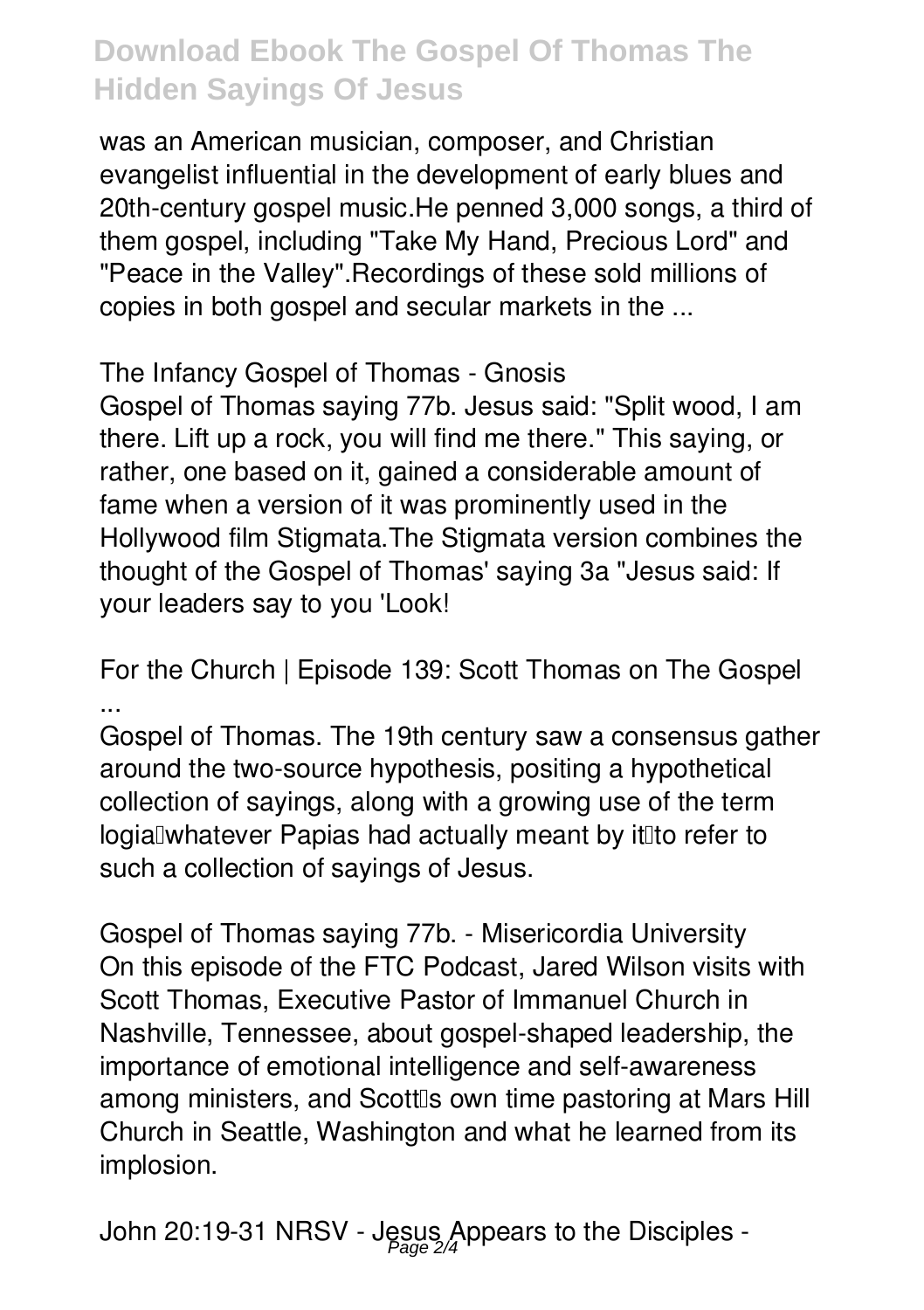## **When ...**

Jesus, (Greek: **ΠΠΠΠ**, romanized: lēsoûs, likely from Hebrew/Aramaic: **[[[[**[[[[[[[[[[[]]]]], romanized: Yēšūa) also known as Jesus Christ, was a Jewish teacher and reformer of religion who has become the main and central figure of Christianity.Christians follow the example of Jesus, accept his words to be true, and worship him as the Jewish messiah and incarnation of God.

**Infancy Gospel of Thomas I Gospels.net** 

The **Cospel of Thomas, I the Cospel of Philip, I and the "Gospel of Truth, Found in the "Nag Hammadi Library, I"** present various mystic Gnostic ideas as if coming from Jesus. The recently discovered **Gospel** of Judas<sup>[]</sup> is also counted among the Gnostic gospels. It portrays Judas in a positive light as the only apostle who really ...

### **Thomas A. Dorsey - Wikipedia**

Thomas<sup>®</sup>s character is outlined in The Gospel According to John. His devotion to Jesus is clearly expressed in John 11:5016: when Jesus planned to return to Judaea, the disciples warned him of the Jewsl animosity (lnow seeking to stone you!), to which Thomas soon replied, ILet us also go, that we may die with him. $<sub>0</sub>$ </sub>

**The Lost Gospel Q: The Original Sayings of Jesus: Borg ...** John 20:19-31 New Revised Standard Version (NRSV) Jesus Appears to the Disciples. 19 When it was evening on that day, the first day of the week, and the doors of the house where the disciples had met were locked for fear of the Jews, Jesus came and stood among them and said, **IPeace be with** you.<sup> $\square$ </sup> 20 After he said this, he showed them his hands and his side.